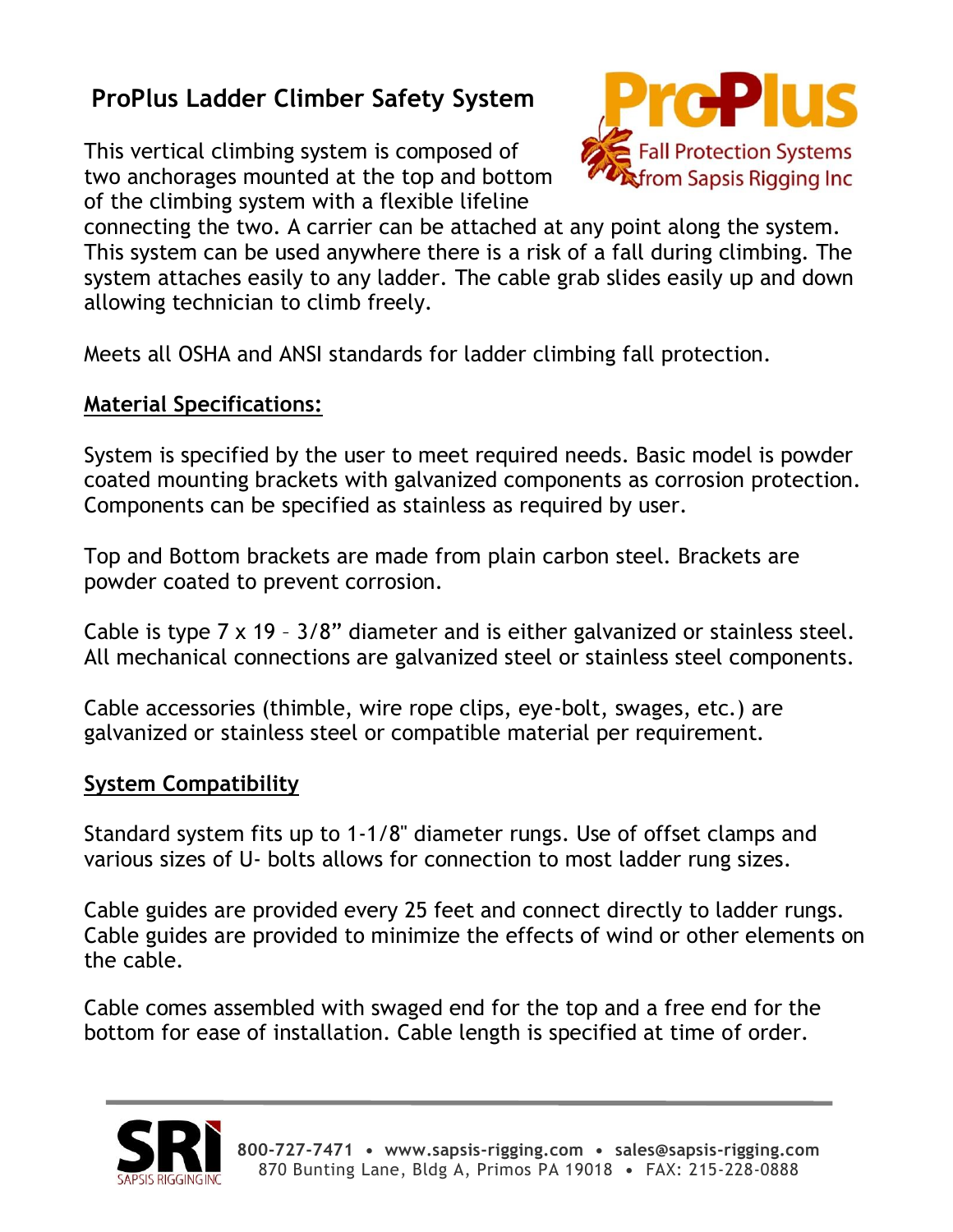

# **Installation Procedure**

Install the top bracket by placing the positive connecting U-bolt (bottom U-bolt) around rung located 3 down from the top (Figure 1). This Ubolt goes through the top mount so the threaded portion of the U-bolt is visible on the front of the bracket. Place washer and locking nut on U-bolt. Align bracket in center of rung. Place U-bolts and clamp plates to encapsulate top two rungs (Figure 1).

Again place washers and locking nuts on all Ubolts. Tighten all connections on top bracket. Place swaged end of cable in center of shackle. Place shackle on top bracket in manner such that the shackle is on either side of the bracket. Insert shackle bolt through one side of shackle then bracket then other side of shackle (Figure 1). Tighten nut on end of shackle bolt, place keeper pin in bolt.

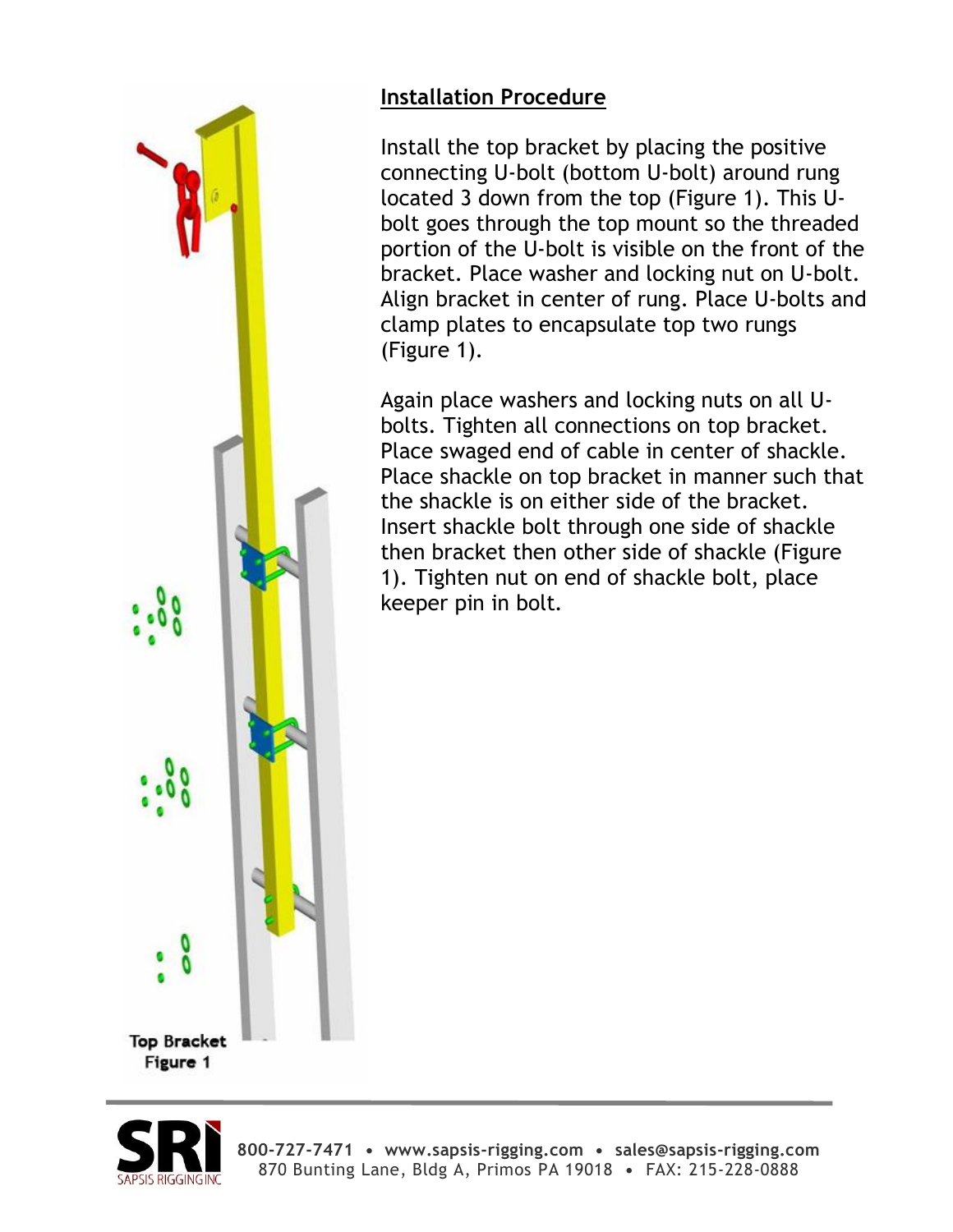Install bottom bracket by placing positive connecting U-bolt (bottom U-bolt) around bottom rung of ladder. Place washer and locking nut on U-bolt.

Align bracket in center of rung. Place U-bolts and clamp plate to encapsulate second rung (Figure 2). Place washers and locking nuts on all U-bolts.

Tighten connections to bottom bracket.

Insert Eye-bolt in bottom bracket. Assemble flat washer, die spring, flat washer and nut on bottom side of bracket (Figure 2). Leave connection loose with nut just started on eye-bolt. Place thimble through eye of eye-bolt. Insert free end of cable through eye and around thimble. Pull slack out of cable and place first wire rope clip next to thimble.

\*\*\* Wire rope clips must be oriented so that the U-bolt is placed around dead end (free end that is

**Bottom Bracket** Figure 2

terminated) and saddle around working side (cable that runs to top of ladder).

Place second wire rope clip on cable in exact same fashion as first. Rope clips must be installed correctly.

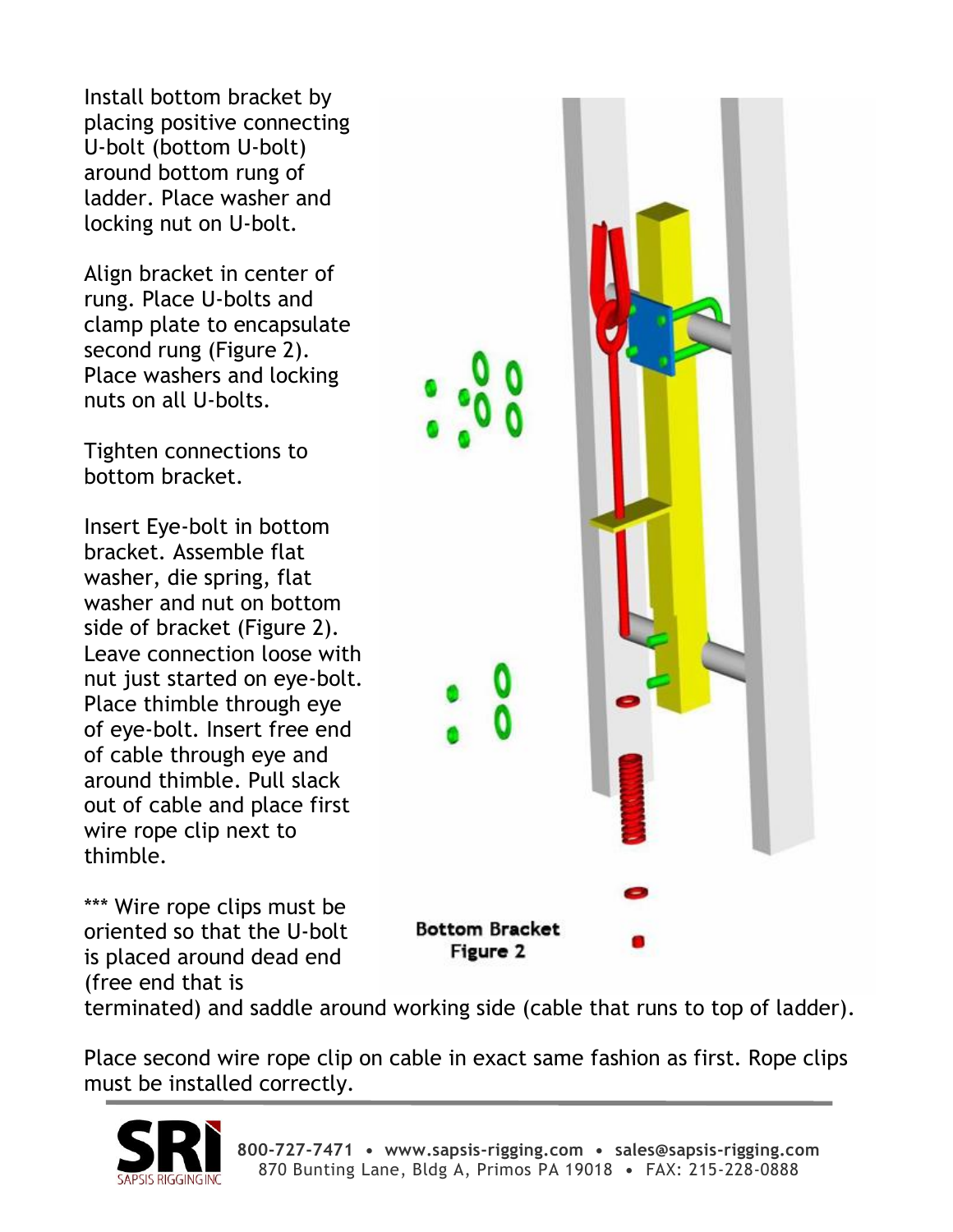The next step is to tighten nut below die spring for tension of cable. Die spring is 3" long. Tighten nut till dimension of die spring is between 2-1/4" and 2".

Cable guides are attached every 25 feet. Guides are installed to a snug fit. Do not over tighten guides as they are made to rotate out of the way should they come in contact with a person during a fall.

#### **Curved Ladder System Installation:**

The top bracket (Figure 3) should be positioned on the rungs to allow the user to safely connect and disconnect to the cable between uses. The bracket can be installed up to 12" (30.5 cm) off- center of the ladder if required. Place the U-bolt bracket near the base of the pivoting leg. Using U- bolts, fasten each leg (one on the stationary leg and two on the pivoting leg) onto the corresponding rung of the ladder and tighten the six nuts, ensuring that the legs are held securely in place.



Curved Ladder Top Bracket Figure 3

At this point, cable can be connected to the top bracket and the base of the ladder. Cable guides should be positioned along the curve of the ladder to prevent contact between the cable and ladder. Install using only the hardware provided and do not substitute other fasteners.

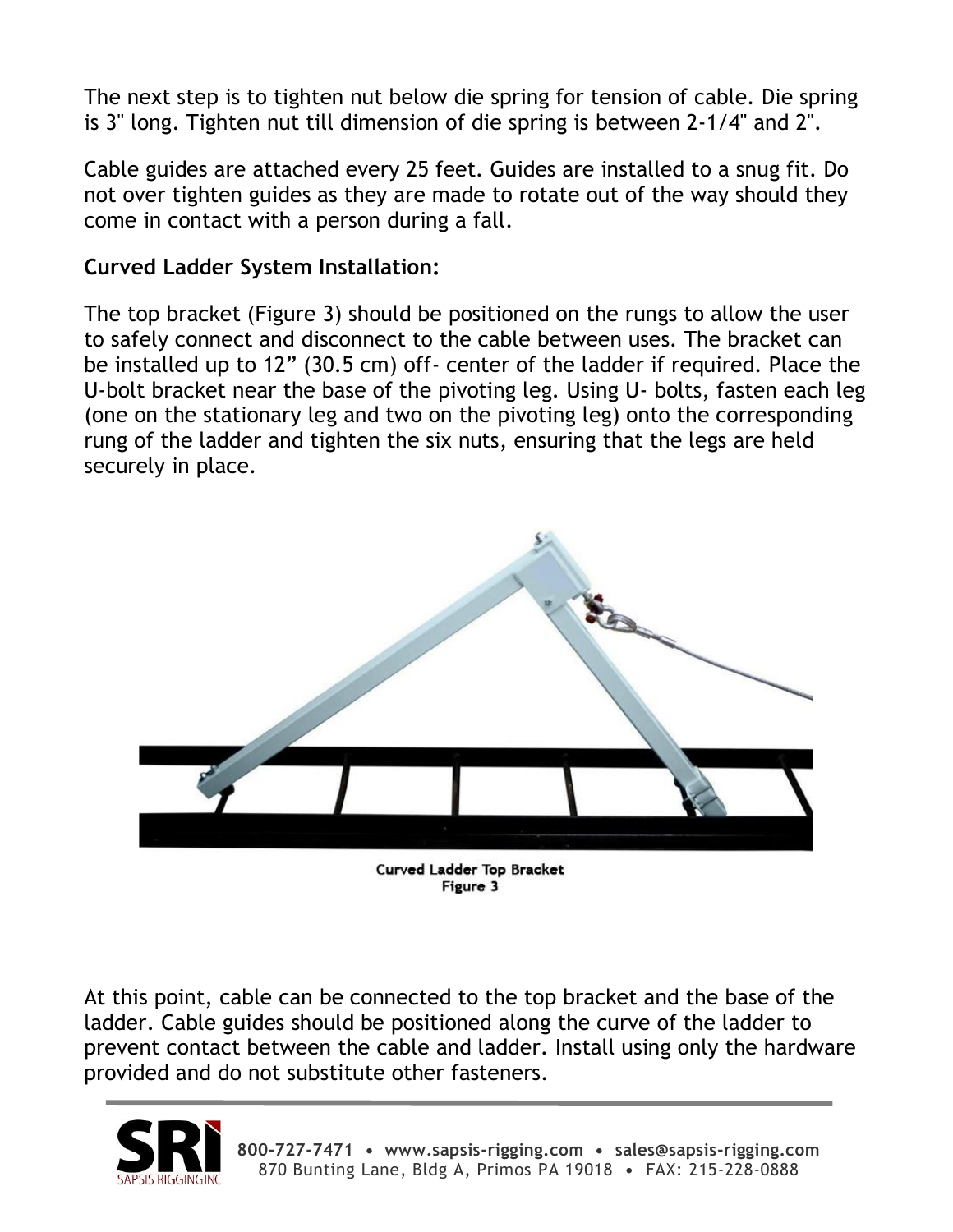# **Flexible Vertical Climbing System**

It is the responsibility of the worker and their employer to read and understand all directions and warnings.

Health condition of the operator must be compatible with a possible fall arrest operation of the system. A worker must not be assigned to a job when a fall arrest or travel restraint system is required, if that worker is not:

- a) mentally and physically fit for the purpose, especially at heights;
- b) free from the influence of alcohol or drugs;
- c) familiar with the equipment and all applicable safety rules, requirement or regulations;
- d) competent for the job to be performed;
- e) trained for working under the above requirements. Training sessions must be performed under safe conditions.

Never use a fall arrest device or component for any application other than what it has been strictly designed for.

Never alter or modify any part of a fall arrest system.

The climbing structure that the ladder safety system is attached to must be capable of supporting the loads imposed by the system should a fall occur.

The climbing structure must be capable of supporting a load of 4300 pounds for two users. If the system will be used by three persons, then it must support a load of 5600. For four users, 6900.

This safety system will allow at least two but never more than four users at one time; However only one person at a time (except in rescue operations) shall use the same portion of cable between cable guides.

The combination of the user's weight, clothing and tools must not exceed 310 lbs.

The maximum length of the connection between the centerline of the cable and the point of attachment on the harness must not exceed 9 inches.

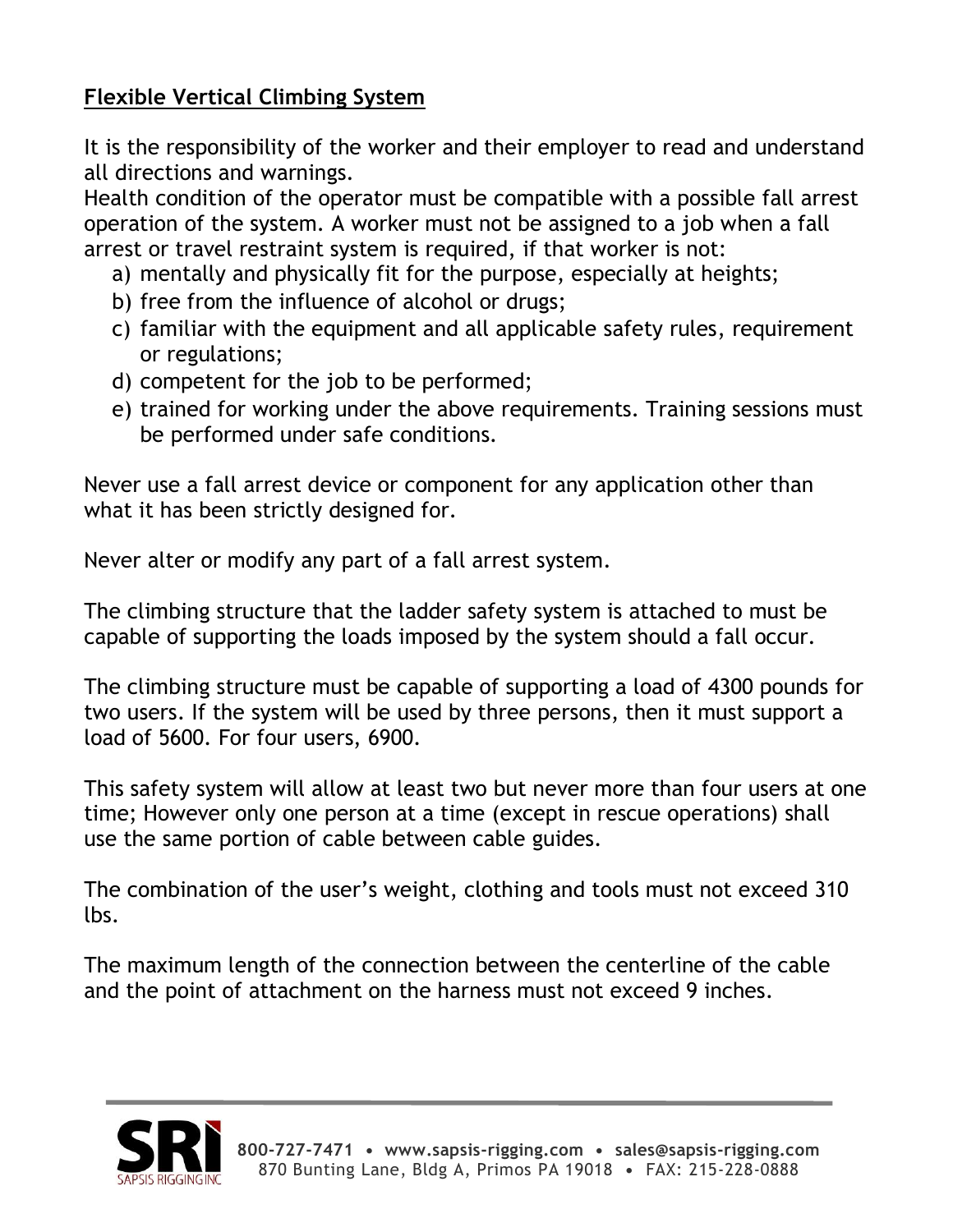# **Inspection of Ladder Safety System**

Inspections should be performed by a qualified person.

Inspection of the systems shall occur at least annually or more often as determined by use and exposure to environment. This does not pertain to the safety harness or cable grab. They should be inspected each and every time before use. See specific harness and grab inspection instructions.

System must be maintained in a safe operating condition.

Inspection of the wire rope clips shall be performed periodically to ensure the clips are tight.

Inspections on the system and connecting hardware shall be performed to determine if there is rust, corrosion, deformation, or deterioration.

Inspection of cable grab must occur before each use.

If the ladder safety system has been used to arrest a fall, the system must be inspected prior to reuse. Inspection must include all brackets, mounting hardware, cable, wire rope clips, swages, shackle, and cable guides. If any component is found to be defective, it must be replaced prior to the next usage of the system. Cable tension may need to be readjusted. Refer to installation instructions to adjust cable tension.

Users should visually inspect the system while in use.

Users should report any defects to the proper authorities.

Records must be maintained of inspections and maintenance.

## **Inspection of Harness**

Inspection of Harness must be performed before each use. Refer to harness manufacturer for instructions.

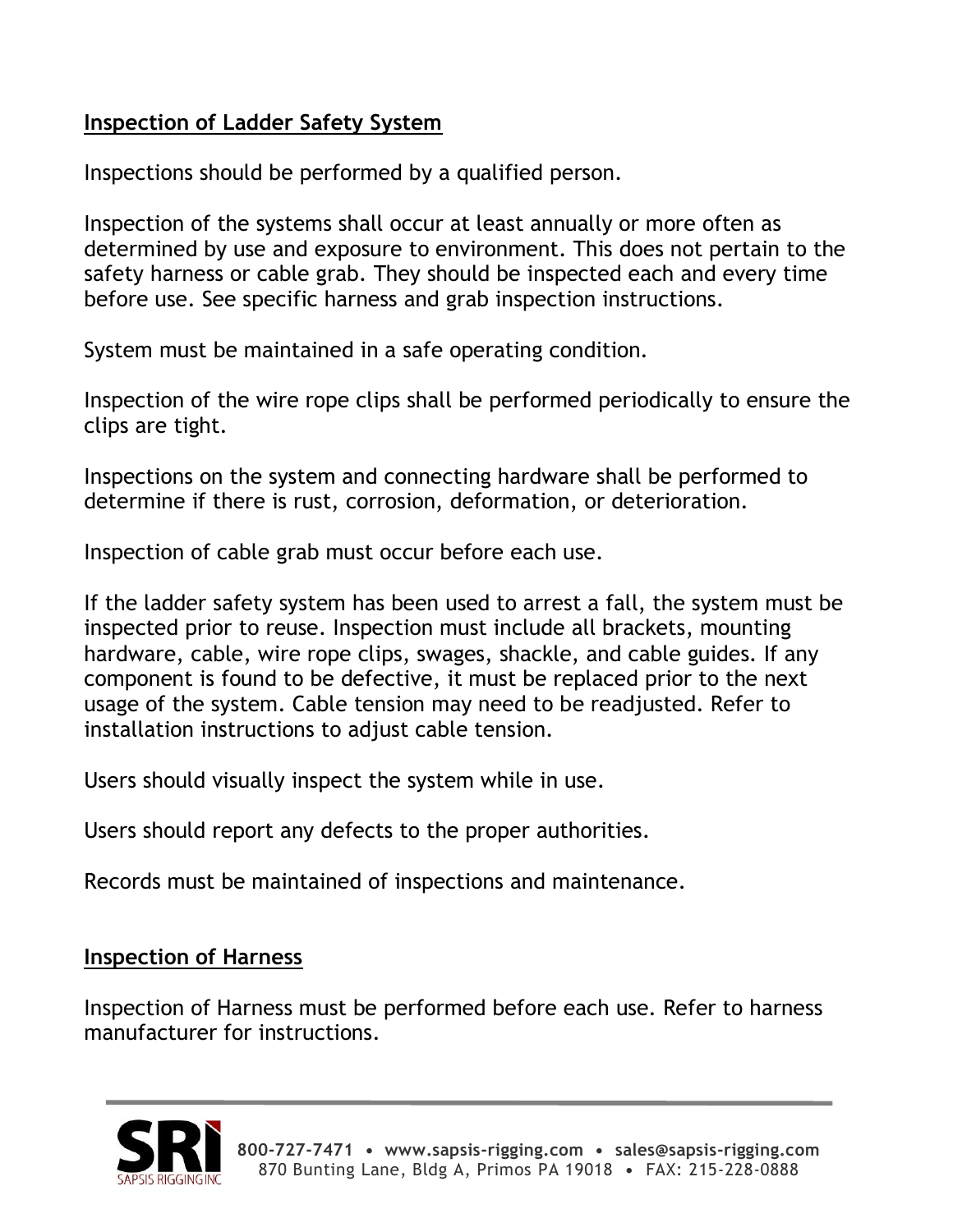#### **Inspection of Cable Grab**

The cable grab must be inspected prior to each use and periodically by a qualified person. If damage is found on the cable grab, remove it from service immediately and replace it.

Cable grabs should be inspected for:

- a) moving parts are functioning properly and not clogged by dirt or debris;
- b) deformation, alteration, or other damage is not evident;
- c) springs are intact and functioning properly;
- d) all rivets are secure;
- e) operation and function of grab is not disrupted in any fashion.

If there is a shock absorber or lanyard installed on the grab, inspect it for wear, any cuts, frays, abrasions, or any other defect that may inhibit the performance of the shock absorber.

Inspect all connectors to ensure that self-locking snap or carabiner functions properly.

#### **Cable Grab User Instructions**

Ensure that the cable grab and cable on the system are compatible. While pushing on the center of the plunger shaft, remove the shaft from the grab shroud. Lift up on the lanyard pin and twist the internal mechanism out and away from the shroud.

#### **\*\*\*\* Make sure the up arrow on the grab is pointing upwards.**

Place grab on cable so the mechanism can close the cable into the shroud.

Re insert plunger shaft into grab.

#### **\*\*\*\* Make sure grab is working properly.**

This can be tested by pulling up on the snap hook. The grab should glide easily up the cable. Now tug downward on the snap hook. The grab should lock on the cable and allow for no movement. Lifting upwards on the snap hook will release the locking mechanism and the grab should slide up and down the cable freely.

Attach the snap hook to the D-Ring in the center front of the harness belt.